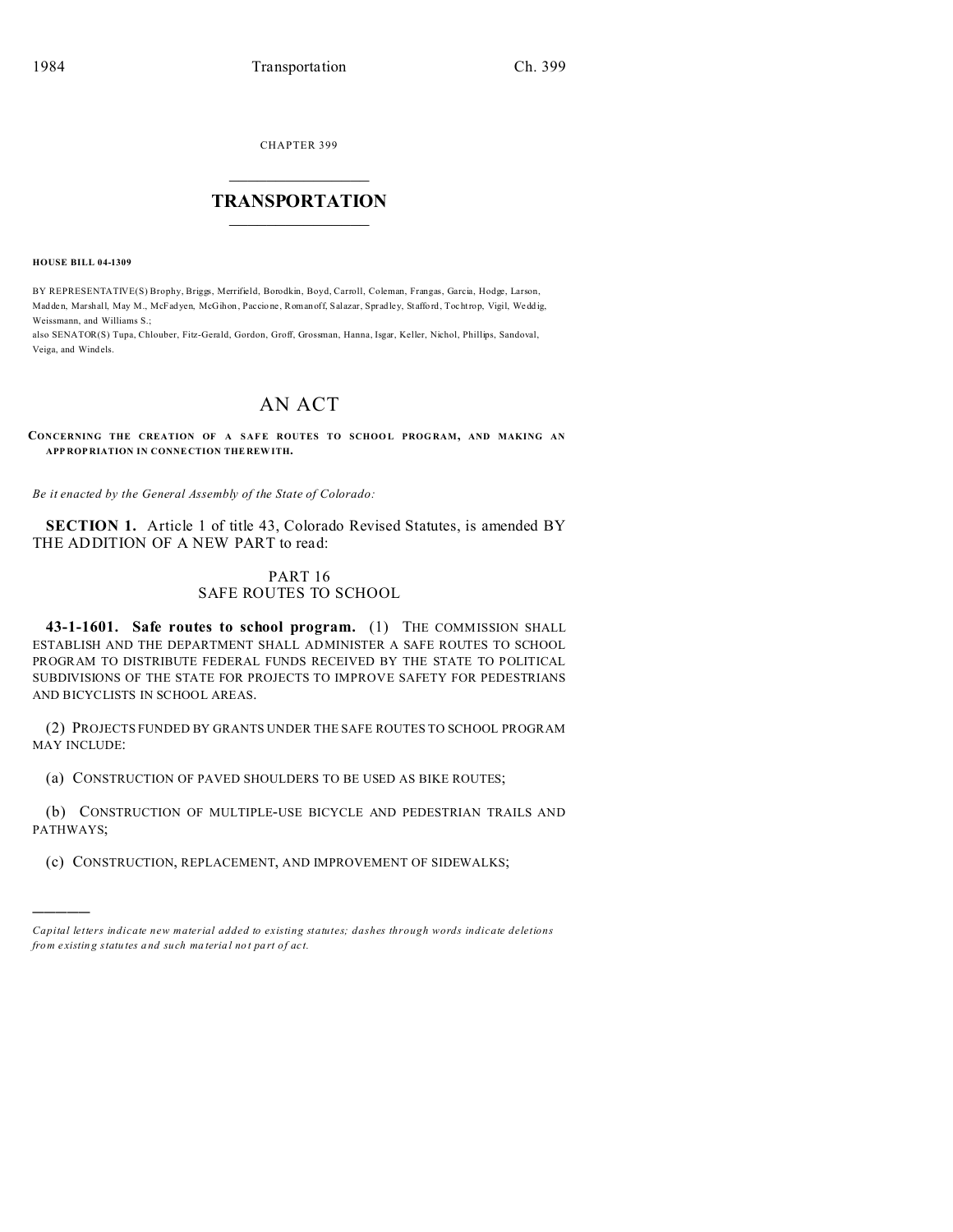(d) INSTALLATION AND IMPROVEMENT OF PEDESTRIAN AND BICYCLE CROSSINGS;

(e) CONSTRUCTION AND IMPROVEMENT OF ON-STREET BICYCLE FACILITIES, INCLUDING BIKE LANES;

(f) INSTALLATION OF SAFETY SIGNS, INCLUDING, BUT NOT LIMITED TO, TRAFFIC SIGNALS;

(g) EDUCATIONAL PROGRAMS;

(h) IMPLEMENTATION OF TRAFFIC-CALMING PROGRAMS IN NEIGHBORHOODS NEAR SCHOOLS;

(i) TRAFFIC DIVERSION IMPROVEMENTS;

(j) CONSTRUCTION OR IMPROVEMENT OF BICYCLE PARKING FACILITIES; AND

(k) OTHER PROJECTS AUTHORIZED BY APPLICABLE FEDERAL LAWS OR REGULATIONS.

(3) GRANTS SHALL BE AWARDED UNDER THE SAFE ROUTES TO SCHOOL PROGRAM BASED ON:

(a) THE DEMONSTRATED NEED OF THE APPLICANT;

(b) THE POTENTIAL OF THE PROPOSED PROJECT TO REDUCE INJURIES AND FATALITIES AMONG CHILDREN;

(c) THE POTENTIAL OF THE PROPOSED PROJECT TO ENCOURAGE WALKING AND BICYCLING AMONG STUDENTS;

(d) THE EXTENT TO WHICH THE APPLICATION IDENTIFIES EXISTING SAFETY HAZARDS;

(e) THE EXTENT TO WHICH THE APPLICATION IDENTIFIES EXISTING AND POTENTIAL WALKING AND BICYCLING ROUTES AND THE EXTENT TO WHICH THE PROPOSED PROJECT WOULD IMPROVE OR CONNECT THEM;

(f) SUPPORT FOR THE PROPOSED PROJECT FROM LOCAL SCHOOL-BASED ASSOCIATIONS, TRAFFIC ENGINEERS, ELECTED OFFICIALS, LAW ENFORCEMENT AGENCIES, AND SCHOOL OFFICIALS;

(g) THE GOAL OF FUNDING PROJECTS THROUGHOUT THE STATE IN PROPORTION TO THE GEOGRAPHIC DISTRIBUTION OF THE STUDENT POPULATION; AND

(h) OTHER CRITERIA ALLOWED OR REQUIRED BY APPLICABLE FEDERAL LAWS OR REGULATIONS.

(4) THE EXECUTIVE DIRECTOR SHALL APPOINT AN ADVISORY COMMITTEE TO MAKE RECOMMENDATIONS TO THE COMMISSION, WHICH SHALL AWARD GRANTS UNDER THE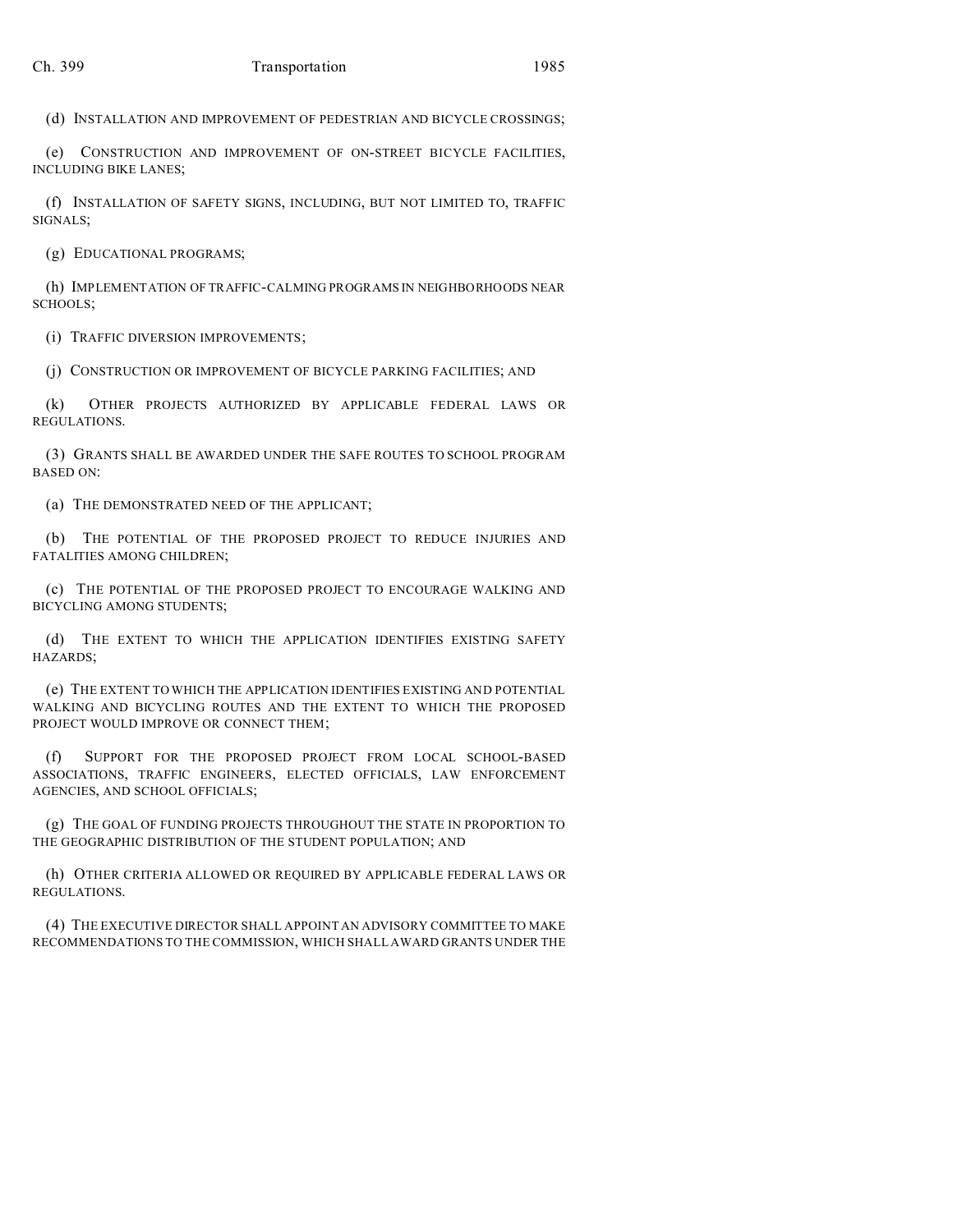SAFE ROUTES TO SCHOOL PROGRAM. THE COMMITTEE SHALL HAVE NO MORE THAN NINE MEMBERS, WHO SHALL RECEIVE NO COMPENSATION FOR SERVICE ON THE COMMITTEE. THE COMMITTEE SHALL INCLUDE AT LEAST ONE PERSON FROM A STATEWIDE ORGANIZATION REPRESENTING EACH OF THE FOLLOWING GROUPS:

- (a) EDUCATORS;
- (b) PARENTS;
- (c) BICYCLISTS;
- (d) PEDESTRIANS; AND
- (e) LAW ENFORCEMENT PERSONNEL.

**43-1-1602. Federal funds.** (1) THE DEPARTMENT MAY ALLOCATE FUNDS RECEIVED FROM THE FEDERAL GOVERNMENT UNDER THE HAZARD ELIMINATION PROGRAM, 23 U.S.C. SEC. 152, AS AMENDED, OR ITS SUCCESSOR PROGRAM, TO PROJECTS FUNDED UNDER THE SAFE ROUTES TO SCHOOL PROGRAM.

(2) IT IS THE INTENT OF THE GENERAL ASSEMBLY THAT THE DEPARTMENT ALLOCATE TO THE SAFE ROUTES TO SCHOOL PROGRAM ANY FUNDS RECEIVED FROM THE FEDERAL GOVERNMENT UNDER ANY FEDERAL SAFE ROUTES TO SCHOOL PROGRAM OR OTHER NEW FEDERAL PROGRAM THAT DESIGNATES FUNDS FOR ANY OF THE FOLLOWING PURPOSES:

(a) TO ENABLE AND ENCOURAGE CHILDREN TO WALK AND BICYCLE TO SCHOOL;

(b) TO MAKE BICYCLING AND WALKING TO SCHOOL A SAFER AND MORE APPEALING TRANSPORTATION ALTERNATIVE; OR

(c) TO FACILITATE PLANNING, DEVELOPMENT, AND IMPLEMENTATION OF PROJECTS AND ACTIVITIES THAT WILL IMPROVE SAFETY AND REDUCE TRAFFIC, FUEL CONSUMPTION, AND AIR POLLUTION IN THE VICINITY OF SCHOOLS.

**43-1-1603. Use of funds.** A POLITICAL SUBDIVISION OF THE STATE THAT RECEIVES MONEYS UNDER THIS PART 16 MAY NOT USE SUCH MONEYS AS A SUBSTITUTE FOR FUNDS CURRENTLY BEING USED TO SUPPORT SIMILAR ACTIVITIES.

**43-1-1604. Rules.** THE EXECUTIVE DIRECTOR SHALL PROMULGATE RULES IN ACCORDANCE WITH ARTICLE 4 OF TITLE 24, C.R.S., TO IMPLEMENT THIS PART 16.

**SECTION 2. Appropriation.** In addition to any other appropriation, there is hereby appropriated, to the department of law, for the fiscal year beginning July 1, 2004, the sum of one thousand five hundred dollars (\$1,500), or so much thereof as may be necessary, for the provision of legal services to the department of transportation related to the implementation of this act. This amount shall be from cash funds exempt received from the department of transportation.